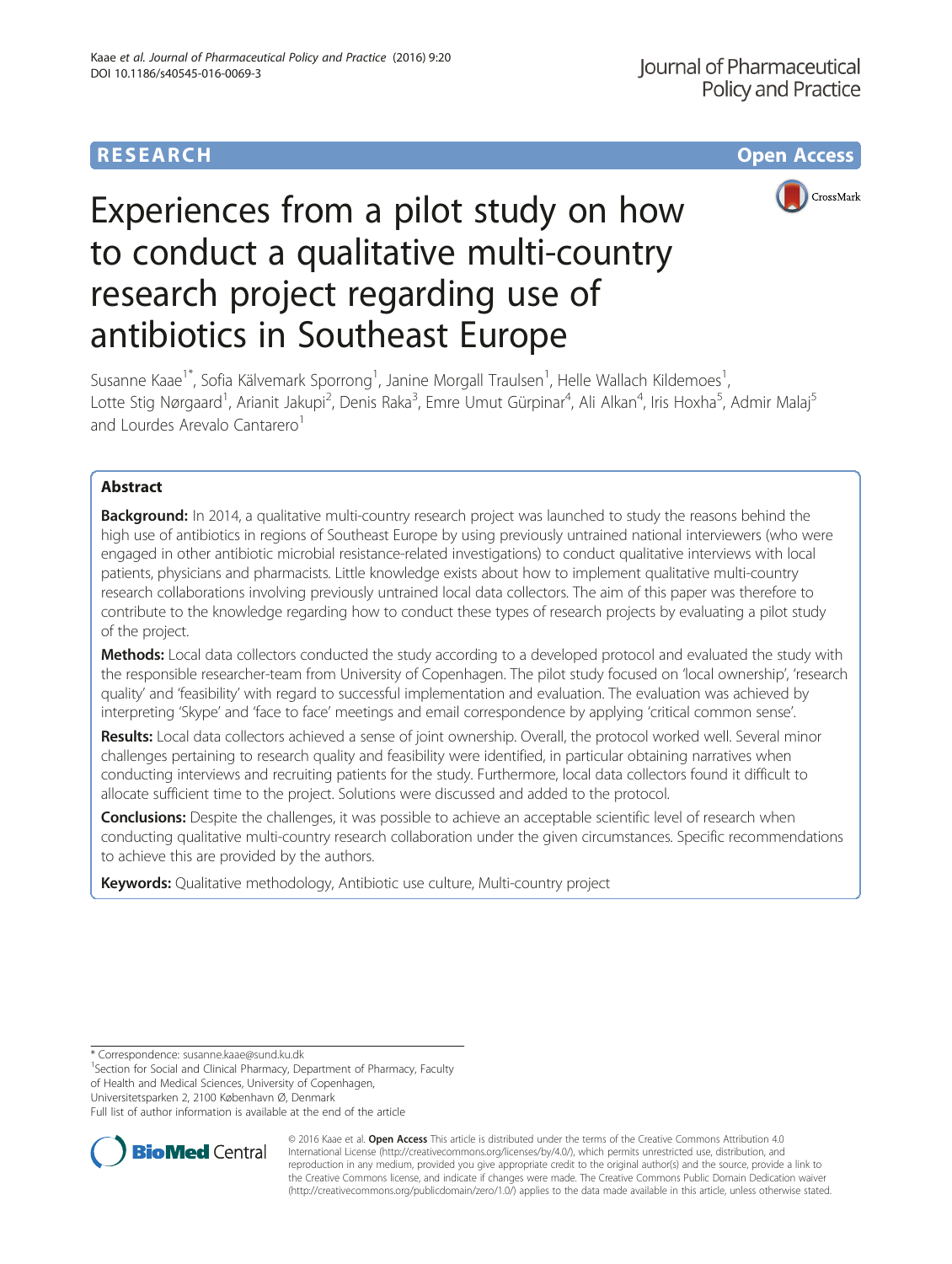# Background

For decades, a considerable number of research collaborations have been launched between western and nonwestern partners with the aim of improving health in emerging economies. Several critical factors have been identified in this regard, including (too little) attention to local priorities, feasibility, capacity building, pilot studies, stakeholder support, refinement of research protocols and information systems, and ethical issues [[1](#page-9-0)–[3](#page-9-0)].

Research on antimicrobial resistance is one contemporary health area in which partnerships between different countries have been established. For example, the World Health Organization (WHO) Regional Office for Europe has undertaken numerous initiatives in different locations, including in the region of Southeastern Europe. One initiative includes the continuous surveillance of antibiotic (AB) drug consumption. Systematic surveillance measurements and publications of antimicrobial consumption within the European setting began with the ESAC initiative with EU countries [\[4\]](#page-9-0), but data on AB consumption are now also being collected through the management of the Health Technologies and Pharmaceuticals group (HTP), the WHO Regional office for Europe in non-EU Southeast European countries. Through this effort, it has been documented that a high level of inappropriate AB use is present in this region [\[5](#page-9-0)].

To determine the reasons for inappropriate AB use and trends in consumption in this area, it has been suggested to supplement consumption data with additional data on prescriptions and to collect detailed information about national programmes and campaigns on the prudent use of antimicrobials [\[6\]](#page-9-0). Another useful approach to understanding the reasons for the inappropriate use of AB is to apply qualitative research. Hence, in 2014, an additional qualitative research project in the geographical area of Southeast Europe was launched with the aim of investigating the AB use culture, i.e., the knowledge, attitudes and actual behaviours of patients and health care practitioners, to inform individual countries on how to target future interventions. Countries already engaged in the WHO AB consumption data collection group in the non-EU Southeast European region were invited to take part in the qualitative project with the role of becoming the primary data collectors i.e., local project facilitators. Originally, 17 countries participated in the AB consumption data collecting group [\[5\]](#page-9-0), and the group has now been expanded to include 19 countries in total.

There are many advantages to having local countries conduct qualitative research. First, there are no language barriers. This enables a dialogue with all relevant stakeholders in the country without the use of interpreters, as the use of interpreters has been shown to reduce validity [\[7\]](#page-9-0). Another advantage is that locally based research is more sensitive to capturing local practices and ideas. However, in qualitative studies, the researcher becomes the data collection instrument. In general, the results therefore depend more on the skills of the researcher when compared with quantitative instruments such as surveys, in which questions and categories of answers are pre-determined and standardized.

The qualitative project was managed by researchers from the Section of Social and Clinical Pharmacy at the University of Copenhagen (SSC). The SSC has decades of experience in conducting research projects employing qualitative methods within the field of medicine use [\[8](#page-9-0)]. Knowledge exists on how to develop research collaborations between partners, such as academic researchers and practitioners, in different countries [\[9](#page-9-0), [10](#page-9-0)], including for qualitative projects [\[11](#page-9-0)]. However, we found little information regarding how to implement qualitative research collaborations involving up to 19 countries using local data collectors, most of whom were expected to be previously untrained in qualitative methods.

The aim of this paper is therefore to contribute to the knowledge on how to conduct qualitative multi-country research projects under the aforementioned settings. The information was obtained through a pilot study and therefore illustrates our experiences conducting the qualitative AB project in Albania, Kosovo and Turkey.

# **Methods**

In our attempt to ensure successful implementation of the qualitative AB multi-country project, we decided to focus on three particular factors [\[10](#page-9-0)]:

- Local ownership (acceptability)
- Research quality (implementation)
- Feasibility (practicalities)

Local ownership was a priority to ensure that local project facilitators considered the project relevant and that they could achieve valuable knowledge by participating in the project. Because the goal of the project was to enable countries to make informed interventions, it was also essential that the research results were of an acceptable quality. Finally, feasibility was important. Most facilitators had no previous experience conducting qualitative research and were often busy carrying out other jobs simultaneously. As a result, it was necessary to develop and evaluate these elements through a pilot study.

# Measures to ensure local ownership, research quality and feasibility

To generate local commitment, the first step of the project took place in 2014 in Slovenia when the project was presented to a group of countries in the Balkan area of Southeastern Europe. Seven countries participated, and the attendees were primarily health care professionals (typically pharmacists and pharmacologists) working at national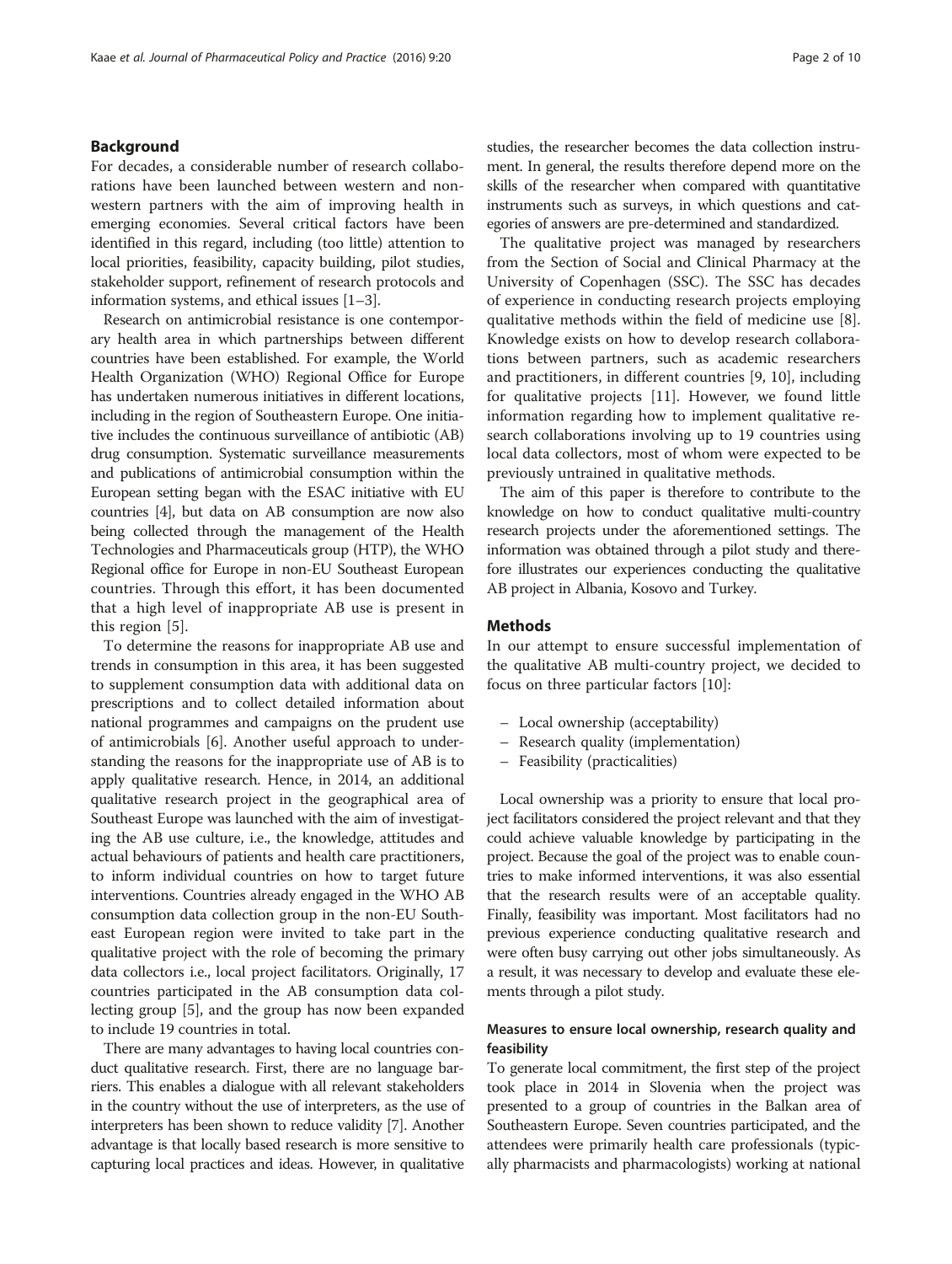medicine agencies and universities. Three countries volunteered to run the pilots: Albania, Kosovo and Turkey.

The SSC decided that semi-structured interviews should be the applied method for investigating AB knowledge, behaviour and attitudes of patients and health care professionals. The SSC made several other initial decisions on how to conduct the study, taking into consideration the aspects of local ownership, research quality and feasibility (please see Table 1) [\[5](#page-9-0), [12](#page-9-0)–[14\]](#page-9-0). The decisions were accounted for in a protocol to align the research conducted by the local facilitators in different countries.

To adequately assess the culture of patients and health care professionals as it related to AB use, the protocol specified the themes within AB use that were to be explored in the interviews. The protocol further specified the research questions pertaining to each of these themes and contained the operationalized forms of these research questions, i.e., the interview guides (please see Table [2](#page-3-0) as well as [Appendix 1](#page-7-0) for one example of an interview guide). The themes were based on previous literature [[15](#page-9-0)] and discussions with experts in the field of rational AB use (please see acknowledgements).

Table 1 Initial decisions and rationale to ensure ownership, research quality and feasibility (before conducting the pilot evaluation)

| Decision                                                                                                                                                                                                                                                                                                                                                                                                                                                                                                                                                                                                                                                                                           | Rationale with respect to: local ownership/feasibility/research quality                                                                                                                                                                                                                                                                                                                                                                                                                                                                                                                                                                                                                                                                                                                                                                                                                                                                         |
|----------------------------------------------------------------------------------------------------------------------------------------------------------------------------------------------------------------------------------------------------------------------------------------------------------------------------------------------------------------------------------------------------------------------------------------------------------------------------------------------------------------------------------------------------------------------------------------------------------------------------------------------------------------------------------------------------|-------------------------------------------------------------------------------------------------------------------------------------------------------------------------------------------------------------------------------------------------------------------------------------------------------------------------------------------------------------------------------------------------------------------------------------------------------------------------------------------------------------------------------------------------------------------------------------------------------------------------------------------------------------------------------------------------------------------------------------------------------------------------------------------------------------------------------------------------------------------------------------------------------------------------------------------------|
| Data collection and transcriptions should be completed by national<br>project facilitators                                                                                                                                                                                                                                                                                                                                                                                                                                                                                                                                                                                                         | Local ownership<br>Local participants carry out and transcribe the conducted interviews to<br>create local ownership and specific insight into how future interventions<br>could be targeted.                                                                                                                                                                                                                                                                                                                                                                                                                                                                                                                                                                                                                                                                                                                                                   |
| General practitioners (GP) and community pharmacists who prescribe<br>or sell antibiotics should be interviewed                                                                                                                                                                                                                                                                                                                                                                                                                                                                                                                                                                                    | Research quality<br>Interviews with GPs were supplemented with interviews with community<br>pharmacists due to their role in dispensing/informing patients about<br>antibiotics in general and the documented practice of providing<br>antibiotics without a prescription in community pharmacies in some<br>countries in Southeast Europe (Hoxha et al.).                                                                                                                                                                                                                                                                                                                                                                                                                                                                                                                                                                                      |
| Patients interviewed should be adults who have suffered from an<br>infection within the previous 3 months that they treated with<br>antibiotics (with or without a prescription)                                                                                                                                                                                                                                                                                                                                                                                                                                                                                                                   | Research quality<br>Adults were chosen to ensure a minimum comparability of data<br>(antibiotic use by children is believed to contain other aspects, especially<br>regarding attitudes - Wun et al.). A 3 month limit was selected to reduce<br>memory bias. Both patients with and without prescriptions should be<br>included, as the high antibiotic consumption could be caused by both<br>groups (Mitsi et al.).                                                                                                                                                                                                                                                                                                                                                                                                                                                                                                                          |
| Infections should consist of only upper respiratory tract infections                                                                                                                                                                                                                                                                                                                                                                                                                                                                                                                                                                                                                               | Research quality<br>The area of infection was specified to ensure comparability of data.<br>Furthermore, upper respiratory tract infections are common diseases,<br>hence constituting an ideal case to study the typical reasons behind high<br>antibiotic consumption with regard to knowledge, attitudes and<br>behaviour.                                                                                                                                                                                                                                                                                                                                                                                                                                                                                                                                                                                                                   |
| Specific antibiotics to be investigated were: amoxicillin-clavulanic acid,<br>azithromycin, ciprofloxacin and ceftriaxone                                                                                                                                                                                                                                                                                                                                                                                                                                                                                                                                                                          | Research quality<br>Specific antibiotics were selected to ensure the comparability of data. The<br>four antibiotics selected have all been shown to be used irrationally in<br>the region of Southeastern Europe (Versporten et al.), with a risk to public<br>health, as most are broad spectrum. A few deviations to this could be<br>tolerated if the ABs were not used in a specific country.                                                                                                                                                                                                                                                                                                                                                                                                                                                                                                                                               |
| Three interviews should be conducted within the four groups of<br>interviewees: patients with a prescription, patients without a prescription,<br>GPs and community pharmacists; hence, 12 interviews total per country.<br>The patient interviews should contain a detailed description of the last<br>time the interviewee was prescribed/bought an antibiotic. Interviews<br>with health care professionals should address detailed descriptions of 3<br>specific episodes during the last week in which they handled antibiotics.<br>All specific incidents should further be explored in relation to the way<br>the relevant parties usually prescribe/purchase or prescribe/sell antibiotics | Feasibility and research quality<br>The number of interviews was designed to maintain a decent workload<br>balance for the participants, yet it was expected that it would be possible<br>through data triangulation of the 12 interviews to detect condensed patterns<br>of antibiotic knowledge, attitudes and behaviour. Antibiotic knowledge,<br>behaviour and attitudes can best be derived through detailed narratives,<br>which are more easily obtained when they address specific recent incidents.<br>To ensure that this recent incident represented typical behaviour, its<br>resemblance to former similar situations was also explored. As the number of<br>AB episodes described in the interviews that would be used in the data<br>analysis was therefore at least 24 (6 from patients and 18 from health care<br>professionals), it was estimated that data saturation could then be achieved<br>regarding aspects of AB use. |
| Data analysis should be conducted in collaboration between the<br>Section for Social and Clinical Pharmacy and local facilitators                                                                                                                                                                                                                                                                                                                                                                                                                                                                                                                                                                  | Research quality<br>Combining the analytical competencies of the researchers from<br>Copenhagen with detailed knowledge of the local culture of local<br>facilitators was assessed as being the most ideal way of achieving high<br>quality results.                                                                                                                                                                                                                                                                                                                                                                                                                                                                                                                                                                                                                                                                                            |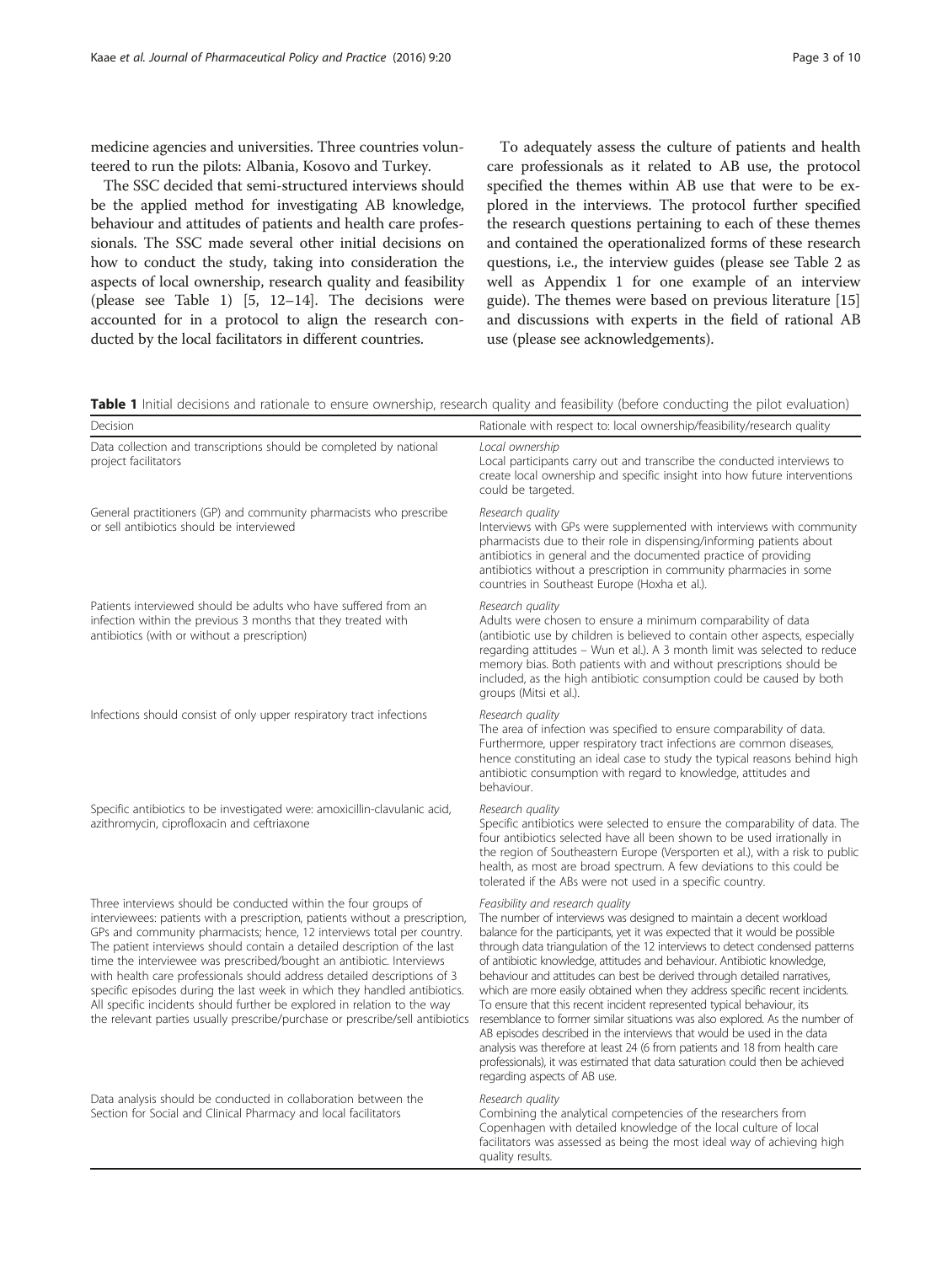<span id="page-3-0"></span>Table 2 Relation between research themes, research questions and interview guides

Themes in the protocol to be explored by the project

- The process of diagnosis
- Why a specific antibiotic was selected
- Where and how antibiotic were purchased
- Use of antibiotic,
- Satisfaction with antibiotic process
- Antibiotic knowledge
- Antibiotic attitudes

Example - Research questions pertaining to the theme 'The process of diagnosis'

- What symptoms made the patient seek the physician or the pharmacist?

- What did the patient want from the consultation?
- What did the patient expect from the consultation?
- Was the patient examined? If yes how?

Example - Operationalized research questions in the interview-guide pertaining to 'The process of diagnosis' ('Patients with AB prescription' please see appendix 1 for the full interview guide):

- When was the last time you got a prescription for an upper respiratory tract infection (should be within the last 3 months)

- What was the situation what were your symptoms for how long?
- Did you have any idea what kind of disease you were suffering from?

- Did you come here by your own initiative or were you encouraged by family, colleagues or friends?

- Which doctor did you seek why this doctor?
- What did you want from the doctor?
- What did you expect from the doctor?
- How did the consultation go? What happened? What was said by whom?

- Did the doctor make a diagnosis/examine you? If yes, how and do you know what the diagnosis was?

Finally, the protocol included practical guidance on how to recruit participants, how to conduct and transcribe the interviews and how to perform the first steps of the analysis (content analysis). Regarding recruitment, the protocol defined 4 groups that had to be interviewed, i.e., adults who were either patients or health care professionals, and delineated the research area into four specific ABs used for upper respiratory tract infections (URTIs). The use of the four selected ABs had been found to be particularly concerning in the quantitative consumption study [\[5](#page-9-0)], which is why they were considered interesting to investigate in depth; additionally, limiting the number of included ABs would increase the comparability of the data within the same country and between countries with regard to knowledge, attitudes and practices. The patients interviewed should have used one of the selected ABs for a URTI within 3 months, whereas the health care professionals (community pharmacists and general practitioners) were asked to

recall 3 episodes in the last week in which they had managed some of the specified ABs for a URTI. The local data facilitators were encouraged to recruit participants with variations in gender, age and education and were further asked by the SSC to consider if they were in need of further inclusion criteria (for example: specific geographical areas, ethnic groups, language, etc.). Different sampling procedures were suggested, one of which was the snowball technique in which one's professional and/or private networks are used to identify people who fulfil the inclusion criteria. It was emphasized that if this sampling procedure was used, it was not recommended for interviewers to interview people they knew personally. It was recommended in the protocol to make an appointment with patients to interview them some days after receiving their AB to investigate how they took the medicine. The protocol highlighted the ethical criteria involved in each step.

The protocol was written in English. As the interviews were conducted in the national language, this required both the translation of the developed interview guides into the local language and the translation of the transcripts of the conducted interviews back into English.

#### The pilot project

Two-day pilot training seminars were carried out in November 2014 and January 2015 to ensure that the protocol initially developed by the SSC covered key aspects of the AB use culture as perceived by the pilot countries' facilitators. Furthermore, the seminars were designed to train country facilitators to conduct the interviews. This was achieved by training them in the basics of qualitative research and ensuring that the SSC and the pilot countries had an aligned understanding of the content of the research questions in the protocol and interview guides.

Following the training sessions, each pilot country was instructed to conduct, transcribe and translate 3 interviews within each of the four groups of interviewees (patients who had recently had an AB prescription, patients who had recently bought an AB without a prescription, physicians and community pharmacists) according to the protocol.

Approximately 4 months after collecting the data, the pilot countries met with the SSC to complete the content analysis of the collected data.

#### Evaluation

The pilot countries provided written and oral feedback on their experiences using Skype meetings, e-mail communication and face-to-face discussions. The feedback was focused on local ownership, research quality and feasibility:

Local ownership: Assessing if and how the participating countries experienced ownership of the project. As the SSC had taken the lead to form the project, it had to be ensured that this initiative did not undermine the commitment of the pilot facilitators.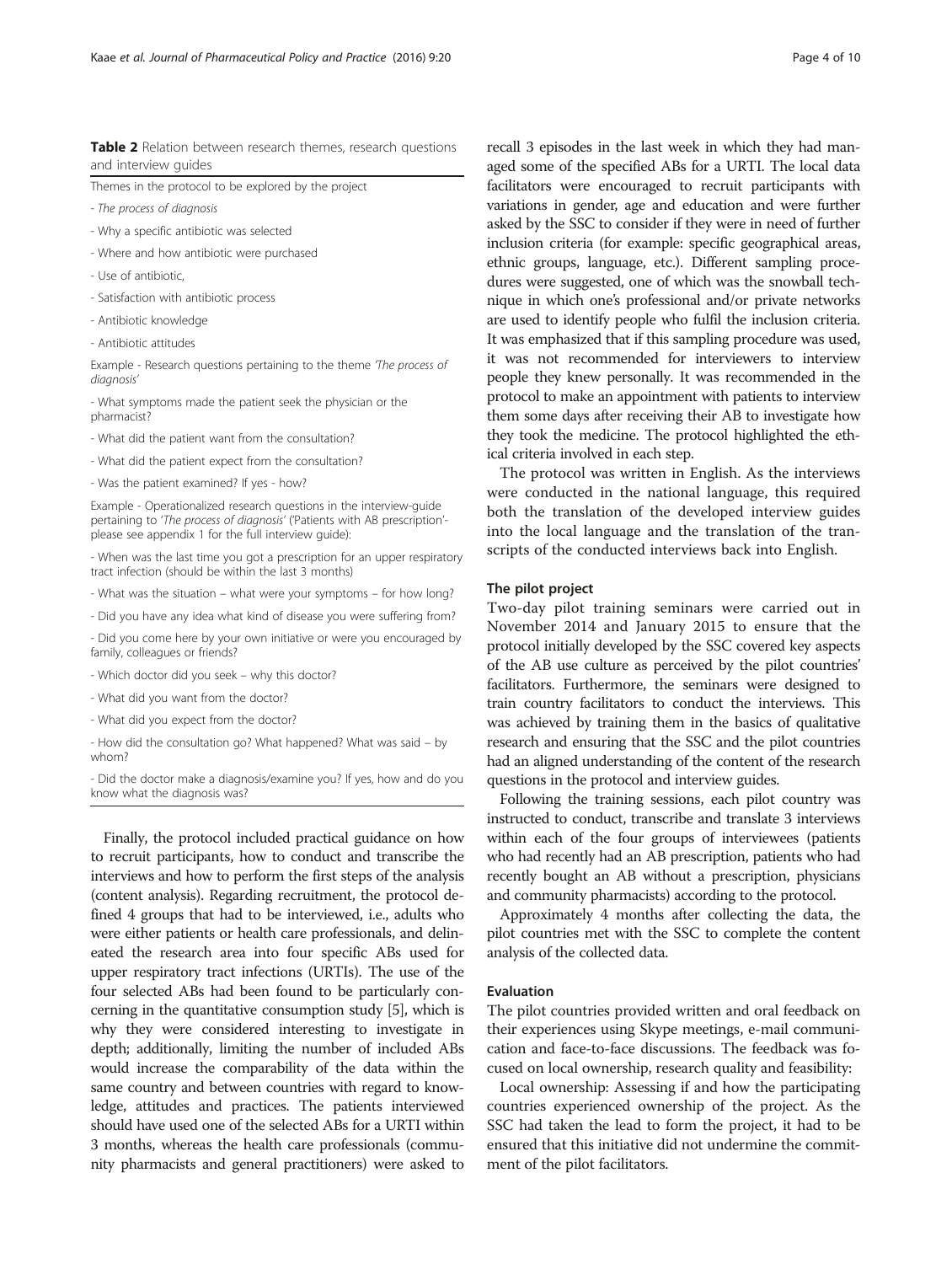Research quality: Assessing interview transcripts according to the principles of qualitative research, especially the skill to obtain narratives that provided coherent and detailed stories of interviewees' experiences with AB [\[16](#page-9-0)]. For example, a full description of how patients purchased an AB in a pharmacy without a prescription would inevitably contain aspects of the patients' knowledge and attitudes towards AB as well as both their and the pharmacists' typical behaviour and social interactions.

Feasibility: Assessing challenges experienced with regard to the recruitment process, carrying out the interviews, documentation and analysis as well as an evaluation of the workload of facilitators.

The assessment was completed by the SSC and was based on the analytical principle of "critical common sense", which Kvale describes as "interpretations that can be broader than the understanding of the interviewee him/herself, i.e., critically assess what is said" [[17](#page-9-0)].

Based on the evaluation, the SSC and pilot countries discussed different solutions to the identified challenges. Consensus was reached, and improvements were incorporated into the protocol (please see Fig. 1 under the heading October 2014 - Slovenia - there are some gabs between workds missing and an 'i' before 'idea' is missing for a full overview of the different steps of the pilot study).

## **Ethics**

No ethical approval was needed for the pilot evaluation as it consisted of the opinions and experiences of the authors of this article. However, the Danish Data Protection Agency has been approached in relation to the

management and later publication of the data collected from the pilot projects.

#### Results and discussion

Local facilitators in the pilot study achieved a sense of joint ownership. The protocol, including the interview guides, worked well. Several minor challenges pertaining to the research quality and feasibility were identified. These challenges were either a) challenges of qualitative research in general or b) challenges specific to conducting qualitative research in multi-country settings. In the following section, the challenges and solutions are presented and discussed in relation to methodological reflections on conducting qualitative research.

# Local ownership

The facilitators expressed feelings of joint ownership over the project. They stated that the interview guides and the project made sense to them partly as a result of having had the opportunity to provide feedback on the protocol initially developed by the SSC. They expressed a feeling of ownership over the data they provided, but not over the research process. They saw the project as a collaboration between three parties: the WHO, the SSC and their own country, and each party had a specific role to fulfil. The pilot countries were comfortable with this division of tasks.

The facilitators also felt that conducting the interviews had mostly confirmed their preconceived perceptions of the culture surrounding patients' and health care professionals' AB use. However, in some cases, the data collection process led to new insights; for example, some facilitators were surprised to learn that many patients were aware that

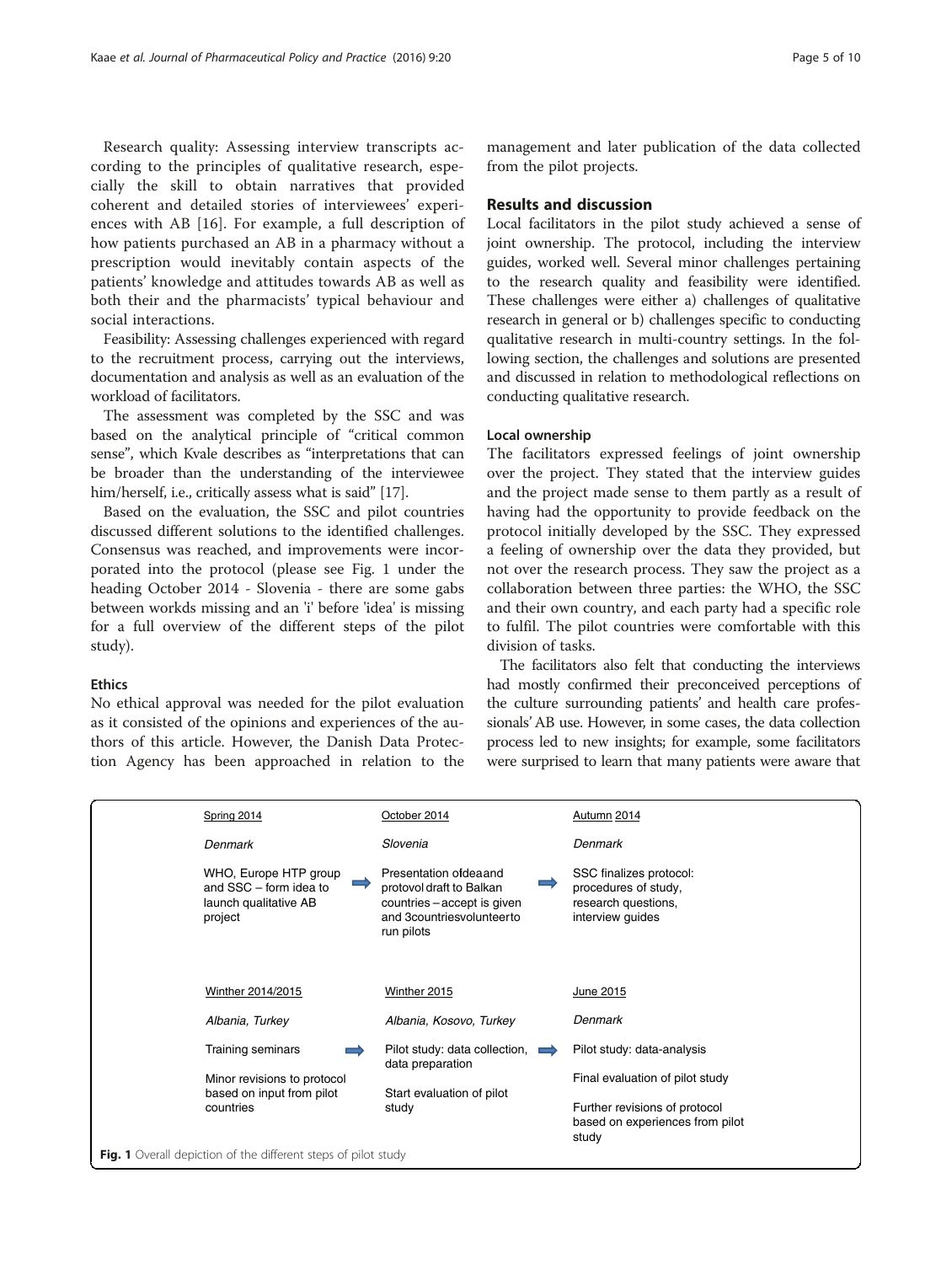ABs should only be used in some occasions. Finally, the facilitators stated that working in an open multi-country collaboration setting was helpful as they could discuss and learn from each other.

## Research quality

Challenges to research quality were identified. A general problem with interview flow was identified. Moreover, one specific challenge that arose was that the project facilitators in the pilot countries did not always manage to obtain narratives. Collaboration between the pilot countries and the SSC was found to be fruitful when analysing the data.

# General challenges – flow of interviews

Facilitators felt that they had to repeat several questions, especially when asking health care professionals to describe three episodes from the last week in which they had managed AB use. According to the facilitators, this hindered the overall flow of the conversation.

# Solutions – flow of interviews

In semi-structured interviews, it is of utmost importance for the interviewee "to talk freely and spontaneously about their feelings, experiences, attitudes and behaviour" [[18](#page-9-0)]. As a result of this expressed challenge, changes to the interview guide were made. First, the number of recollections of specific AB episodes required by health care professionals was reduced from 3 to 2 episodes. Additionally, the facilitators suggested changing the order of questions for health care professionals.

#### Specific challenges – obtaining narratives

Obtaining narratives was feasible. One example was the story told by a father about his son, who had become ill. The father took the son to a general practitioner (GP), who concluded that the son was not ill enough to receive ABs. The GP orally instructed the father that if the situation deteriorated, the father should go to the community pharmacy and pick up a specific AB. The father was not given a prescription and was not instructed on how to use the AB should it become necessary to purchase it later on.

This example underlines the strength of recording narratives, as this short story provides insight into typical AB behaviours (GP promoting the use of AB without a prescription and some GPs appearing to provide only oral instructions and no information on the dosing regimen). The example also reveals underlying attitudes regarding AB use (GP thinks that not all situations should be treated with AB).

The transcripts also revealed that narratives were not always obtained. The transcripts were different in terms of the level of detail collected partly because not all local researchers had been authorized to record the interviews.

However, even when recorded, narratives were not always provided. This could be due to the study design, which employed local facilitators who primarily had backgrounds in natural sciences.

#### Solutions – obtaining narratives

It was decided that from a workload perspective, no further interview training was feasible. Instead, the original protocol of 3 interviews within the 4 groups of interviewees (designed to balance data quality with feasibility) was changed to require 4 interviews per group. In this manner, more information about the AB culture would be revealed, not by conducting deeper interviews but by conducting more interviews. This compromised the workload of the data collectors but was necessary to ensure saturated themes regarding AB use.

Despite raising the number of interviews from 12 to 16, it was further deemed necessary to ensure the consistency of data and the possibility of achieving data saturation by having the interviewees address the same types of AB situations. The interview guides for the health care professionals were therefore revised, and they were now asked to recall 2 typical examples of AB consultations (and not just 2 consultations) during the last week.

# Fruitful settings for analysing data

Coming from a different cultural context, the researchers from the SSC could guide the process of analysis as well as question the nuances of and reasons behind the AB knowledge, attitudes and behaviours revealed in the data. The pilot facilitators could correct and expand upon the SSC researchers' understanding of the transcripts. Altogether, the collaboration provided more results, as well as more precise results, than if the parties had performed the analyses separately.

#### Feasibility

The materials developed for the project worked well, and only minor adjustments had to be made. The major practical obstacle for the pilot facilitators was difficulty in recruiting patients. The local facilitators emphasized that it was a challenge for them to devote as much time to the project as they would have liked.

## General challenges – recruitment of patients

Pilot facilitators used the snowball sampling technique to recruit patients but found it difficult to recruit enough patients. Furthermore, the facilitators discovered when conducting the interviews that patients sometimes had other types of infections that required ABs; however, due to a lack of physiological knowledge, they had agreed to be interviewed. There were no instances of incorrect recruitment due to patients having used a different AB than requested.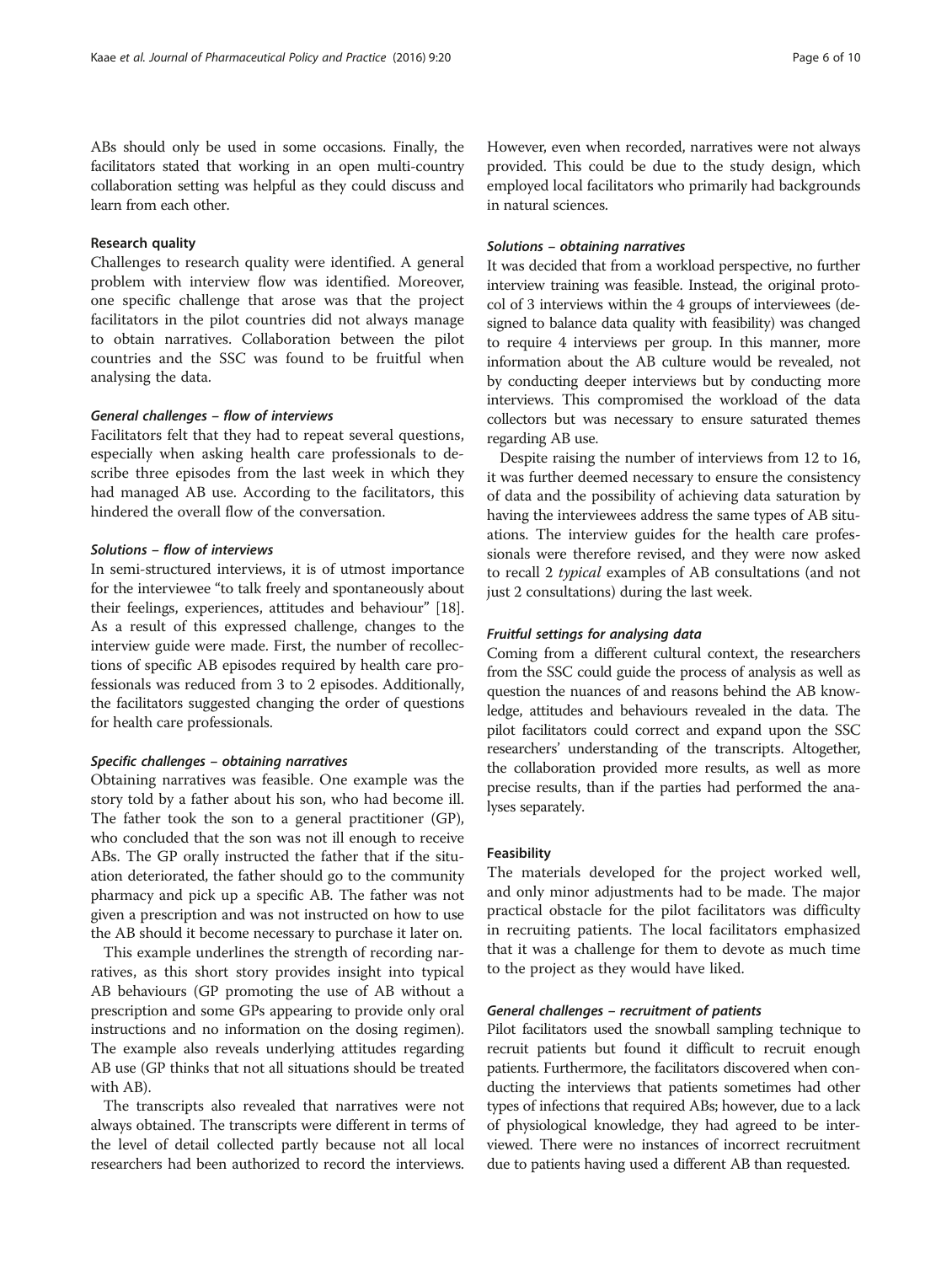# Solutions– recruitment of patients

The recruitment of participants is essential to the success of research projects [\[18\]](#page-9-0), and difficulties in recruitment are common. Supplementing the snowball recruitment technique by offering financial incentives for participating patients was suggested. Using contacts at local community pharmacies was suggested as another method. These suggestions were added to the protocol.

To maintain a realistic workload balance for the facilitators, the SSC decided to include a small number of interviewed patients who were being treated for types of infections other than URTI as well as a few cases when the child was the one who was ill, as it was assessed that these interviews could still provide useful answers to the research questions.

#### General/specific challenges – interview guide

A few questions from the pilot countries were raised: a) the specific importance of and difference between certain questions in the interview guide and b) the experience that some questions in the interview guide had negative connotations. For example, the facilitators felt that it was patronizing to ask the patients: "Can you explain what an AB does in your body?"

These questions showed that the training sessions did not ensure that all questions in the interview guides and the nature of conducting qualitative interviews were understood in the same way by the SSC and pilot facilitators. Difficulties employing multiple interviewers can be found in all qualitative projects [\[19](#page-9-0)]; however, in this scenario, the challenge was likely reinforced by the multi-country setting.

#### Solutions – interview guide

Despite the recognition that a full acquisition of understanding between researchers is hard to achieve [\[19\]](#page-9-0), it was assessed that the specific issues raised could be resolved. Hence, it was now explained more thoroughly in the protocol that interviewing allows for flexibility, for example, that questions can be phrased differently as long as they facilitate answers that can be used to answer the research questions of the study.

The identified challenges underlined the importance of closer contact between the SSC and the individual countries to discuss challenges that local facilitators experienced while conducting the interviews.

#### Specific challenges – allocating time

The facilitators in the pilot studies found it challenging to allocate a sufficient amount of time to the project. The local data collectors required between 15 and 80 min for the interviews (with some variation between the three pilot countries), with interviews with patients often being shorter than those with health care professionals. This timeframe was in many cases found to be acceptable; however, in some cases, this timeframe was too short, as some participants, especially patients, appeared to be in a hurry. Transcribing and translating the transcriptions were perceived to be the most time consuming tasks. This led pilot facilitators to ask the SSC for tighter instead of looser deadlines. It was therefore concluded that tighter timelines should be implemented.

#### Limitations

We found both general and specific challenges with regard to conducting qualitative research in a multi-country setting; however, of these challenges, we identified only a few that were caused by the specific topic – culture of AB use. One such specific challenge that the pilot facilitators experienced was that patients agreed to be interviewed even when they suffered from the "wrong" infection or when it was the child and not the adult who was ill (despite these requests being stated in the protocol). In this study, most of these interviews were considered to contain valuable insight into the research questions and were therefore included in the analysis; however, this decision despite original intentions then to a small extent increased the heterogeneity of some of the data. As topic-dependent challenges were limited, we trust that most of the results of our evaluation are transferable to other qualitative multi-country research settings.

One study limitation that is probably transferrable to other settings was that several of the interviewers worked at national medical agencies, and it was thus expected that this would influence the answers of the interviewees, for example by omitting admissions of illegal conduct. This might certainly have influenced some results; however, surprisingly, most community pharmacists admitted that they sold ABs without prescriptions even though that is required by law. Hence, a high degree of truthfulness in many interviews was obtained.

The data collectors from Albania in particular had difficulties obtaining permission to record their interviews, which of course reduced the quality of the collected data, as using data recordings should be emphasized in all qualitative projects as the prime data collecting technique.

The validity of the evaluation of the study is believed to be high, as the results were discussed between the SSC and the pilot facilitators, and all contributed actively and equally to this publication.

# Conclusions

The aim of this paper was to contribute to the knowledge regarding how to conduct multi-country qualitative research. We propose that supporting previously untrained local facilitators to collect and analyse data is a means of achieving valuable research results. We recommend conducting formal discussions between research managers and local data facilitators to identify inadequacies in project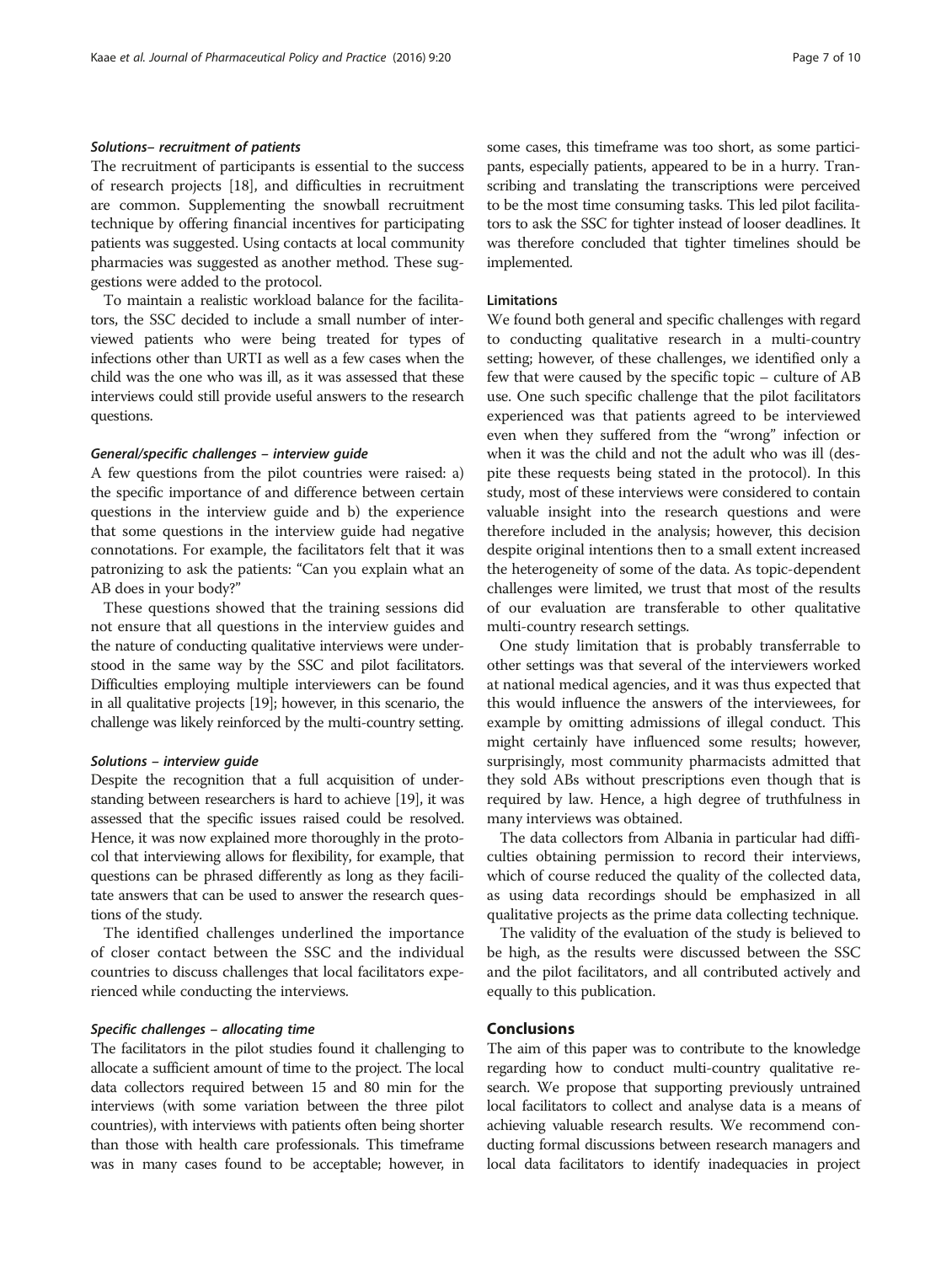<span id="page-7-0"></span>design. Second, research managers should be prepared to adjust their protocols, both with respect to the depth and the breadth of the research, and to balance these aspects of research quality with the acquired skills of the enrolled researchers and their available time. Through testing, an acceptable balance can be achieved. Third, managers and data collectors should analyse the data together as this can contribute to highly valid results. Based on our experiences, we believe that qualitative multi-country research collaboration is possible when these issues are addressed. The results of this type of work could be of considerable importance for the health of populations worldwide.

# Appendix 1: Interview-guide – Patients with prescription Introduction

- Introduce yourself and introduce the study. Tell what the interview will be used for.
- Ask permission to record the interview on tape
- Assure anonymity of the interviewee
- Ask the interviewee to introduce her/him-self, including age, occupation and where they live

# Last face-to-face consultation with physician leading to prescription for an AB for an upper respiratory tract infection

# Process of diagnosis of AB

- When was the last time you got a prescription for an upper respiratory tract infection (should be within the last 3 months)
- What was the situation what were your symptoms – for how long?
- Did you have any idea what kind of disease you were suffering from?
- Did you come here by your own initiative or were you encouraged by family, colleagues or friends?
- Which doctor did you seek why this doctor?
- What did you want from the doctor?
- What did you expect from the doctor?
- How did the consultation go? What happened? What was said – by whom?
- Did the doctor make a diagnosis/examine you? If yes, how and do you know what the diagnosis was?

# Why a specific AB was chosen/Satisfaction with AB prescription process

- Who chose to use an AB?/Were you involved in this decision?
- If the doctor solely made the decision was any explanation given why to use an AB?
- What AB was chosen? (with regard to product name, form and strength)
- Were you involved in the decision of what specific AB to use?
- If yes, please describe how. If the doctor chose the AB, did he/she explain why to use this specific AB?
- Did the doctor give any instructions on how to use the AB?
- If yes which ones? Were the instructions given written or orally?
- Were you satisfied with the way the consultation went?
- If yes, why? If no, why not?

# Where was the AB purchased/Satisfaction with AB purchase process

- Where did you purchase the AB prescribed by your GP?
- Why did you choose this place?
- Please describe the circumstances of the purchase? What happened? What was said – by whom?
- Were you involved in which specific AB was purchased? (due to generic substitution or availability of the drug in the etc.) If yes, please describe how.
- Did the pharmacist give any instructions on how to use the AB? If yes – what were they?
- Were the instruction given written or orally?
- Were these instructions similar to the ones provided by the doctor?
- If the pharmacist changed your medicine to another brand - how did you feel about this?
- Were there any challenges with regard to the purchase in terms of price; was the drug in stock in the store, etc.?
- How much medicine did you purchase? Did you purchase all the necessary AB immediately? If not, why so?
- Were you satisfied with the way the purchase went? If yes, why? If no, why not?

# Use of AB/Satisfaction with AB use

- When you came home how did you use the AB? (How many tablets/dosages per day for how long?)
- Did this use correspond with the instructions given by the doctor or pharmacist? If yes, why? If no, why not?
- Did you experience any challenges with taking the AB? If yes, which ones?
- Did the AB alleviate or cure your symptoms? If yes, please explain how and how quickly?
- Did the original symptoms reoccur?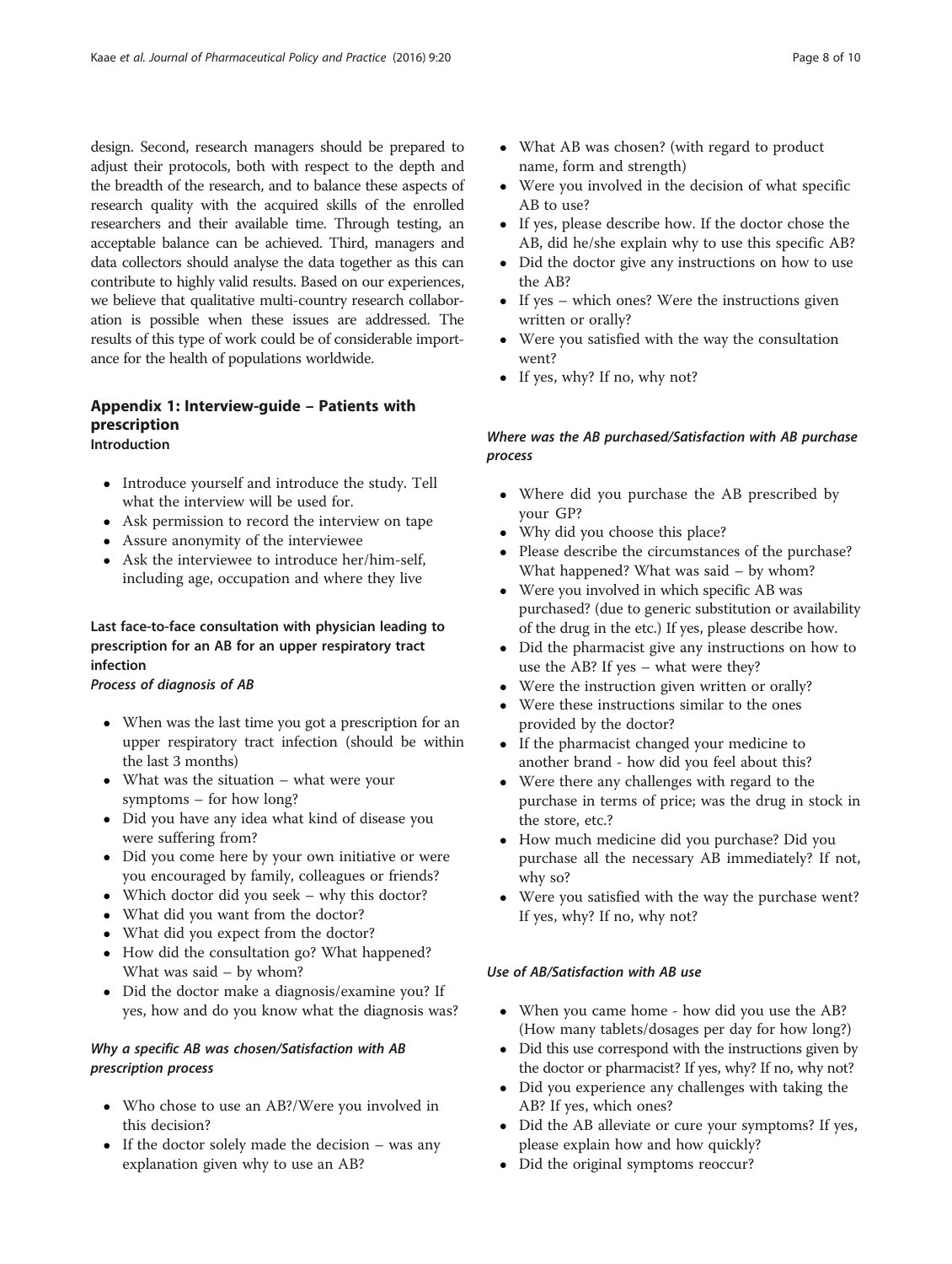# AB use in general

## The last time compared to other times

- Have you had AB prescribed before?
- If yes, approximately how many times? When did it take place?
- What were the symptoms for how long?
- Did you have any idea what kind of disease you were suffering from?
- Did the consultations you had with your doctor at these times resemble the last time you received a prescription? Did you also receive a prescription at these times?
- Was the diagnosis carried out the same way as the last time you had an AB consultation? If no, describe how it usually took place.
- Was the way the AB was chosen previously similar to the last time you had an AB prescription? If no, please describe how it usually took place.
- Did the doctor give similar instructions about how to use AB compared to the last time you had an AB prescription? If no, please describe how it usually took place.
- Did you suffer previously from any of these symptoms without seeking a GP? If yes, why (at these times) not think it was necessary to seek a GP?
- Did the visits to the pharmacy where you previously purchased your AB prescription resemble the last time you purchased the AB?
- Were you previously involved in which AB was purchased in the same way as the last time you purchased an AB If no, please describe how it usually took place.
- Did the pharmacists previously give you instructions about AB use in the same way as the last time you purchased an AB? If no, please describe how it usually took place.
- The way you took your AB treatment does this resemble how you took AB before (number of days, compliance with advice of GP or pharmacist, etc.)

## Knowledge and attitudes about when to use AB

- Can you explain what AB does in your body?
- From where do you have this knowledge?
- In which situations do you think AB should be used?
- Why do you think that AB should be given in these situations?
- Where do you have this knowledge from? Do you ever discuss these issues with family, friends, colleagues? If so, do you all agree on these matters?
- Are there situations in which you think AB should not be used?
- Which situations are these?
- Why do you think that AB should not be used in these situations? Where do you have this knowledge from?/Do you ever discuss these issues with family, friends, colleagues? If so, do you all agree on these matters?
- Have you ever seen public campaigns addressing AB use? If yes, what can you remember from these campaigns? Did the campaigns affect you in any way? If yes, in which way? If no, why not?

# Finalizing interview

- Thank the interviewee for their time.
- Ask if they have any additional comments to what was said during the interview
- Tell the interviewee what will happen to the recordings now

#### Acknowledgements

We like to thank Professor Lars Bjerrum, Section for General Practice, Department of Public Health, University of Copenhagen for consultation on defining relevant themes for the research protocol and interview-guides. We further like to thank Professor Kreshnik Hoti, Department of Pharmacy, Faculty of Medicine, University of Prishtina, Kosovo and Curtin University, Australia for valuable comments on the manuscript.

#### Authors' contributions

SK developed the protocol i.e. project design, carried out analysis and interpretation of data and made the initial draft of the manuscript. SKS contributed to the design of the protocol, carried out analysis, and interpretation of data; helped drafting the manuscript. JMT contributed to the design of the protocol, carried out analysis and interpretation of data and revised the manuscript. H W-K contributed to the design of the protocol, carried out analysis and interpretation of data and revised the manuscript. LSN contributed to the design of the protocol, carried out analysis and interpretation of data and revised the manuscript. AJ revised the protocol, carried out data collection/ obtained experiences with running the project in Kosovo, made analysis, and revised the manuscript. DR revised the protocol, carried out data collection/ obtained experiences with running the project in Kosovo, made analysis, and revised the manuscript. EUG revised the protocol, carried out data collection/ obtained experiences with running the project in Turkey, made analysis, and revised the manuscript. AA revised the protocol, carried out data collection/ obtained experiences with running the project in Turkey, made analysis, and revised the manuscript. IH revised the protocol, carried out data collection/ obtained experiences with running the project in Albania, made analysis, and revised the manuscript. AM revised the protocol, carried out data collection/ obtained experiences with running the project in Albania, made analysis, and revised the manuscript. LCA made contributions to the conception of the project, revised the protocol, helped interpretation of data and revised the manuscript. All authors read and approved the final manuscript.

#### Competing interests

The authors declare that they have no competing interests.

#### Author details

<sup>1</sup>Section for Social and Clinical Pharmacy, Department of Pharmacy, Faculty of Health and Medical Sciences, University of Copenhagen, Universitetsparken 2, 2100 København Ø, Denmark. <sup>2</sup>A2 Pharmaceutical Consulting, Mother Teresa boulevard, B1, No:19, Prishtinë, Republika e Kosovës. <sup>3</sup>Medical Faculty, Pharmacy Department, University of Prishtina, Bulevardi Dëshmorët e Kombit, p.n., 10000 Prishtinë, Republika e Kosovës. 4 Turkish Medicines and Medical Devices Agency, Söğütözü Mahallesi 2176. Sokak, No:5 PK:06520, Çankaya/Ankara, Turkey. <sup>5</sup>Faculty of Pharmacy,